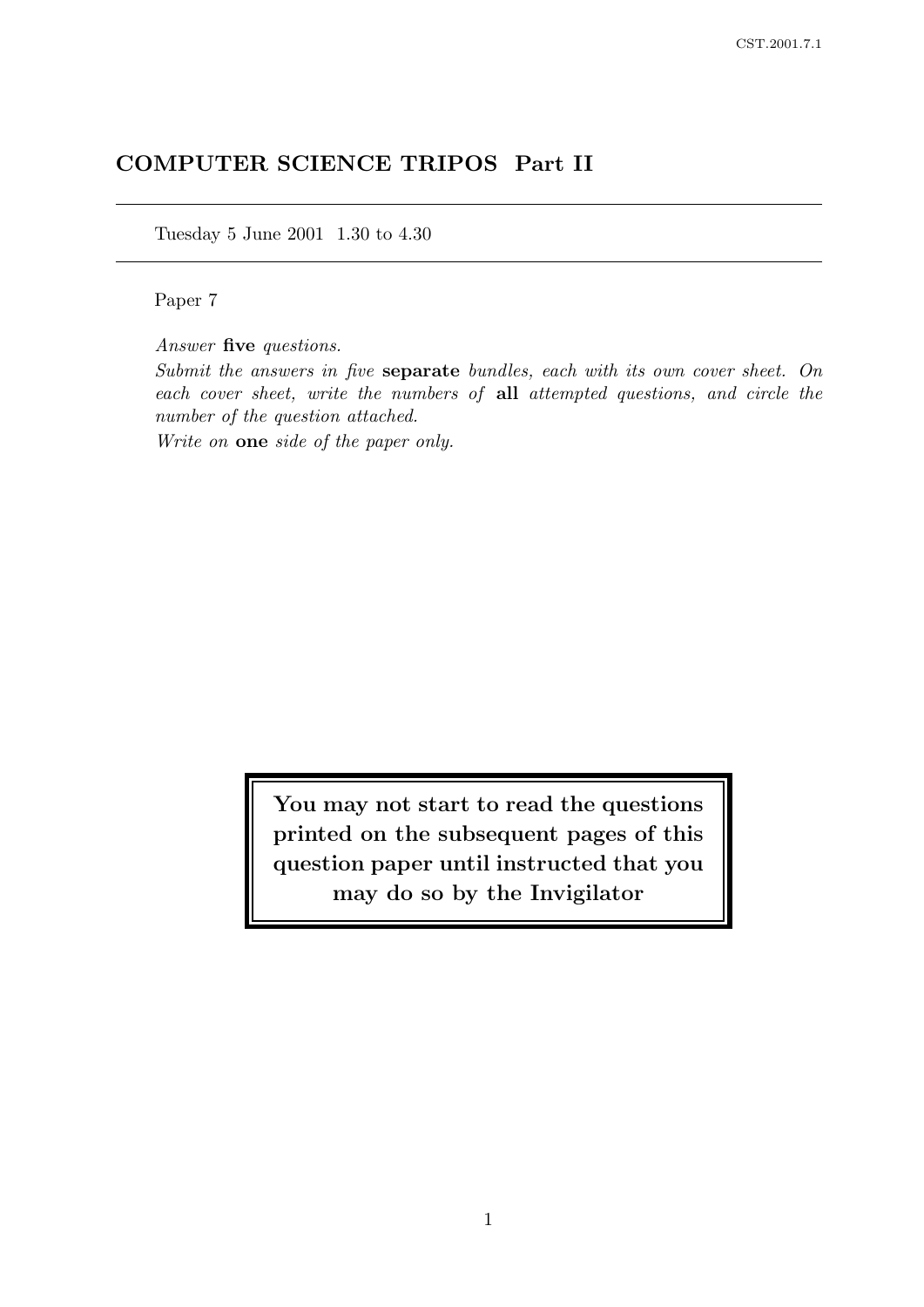## 1 Specification and Verification I

- (a) What is the difference between partial and total correctness? [4 marks]
- (b) Why is the assignment axiom more problematical for total correctness than for partial correctness? [4 marks]
- (c) State the WHILE-rule for total correctness. [4 marks]
- (d) What needs to be added to the method of verification conditions to make it work for total correctness? [4 marks]
- (e) Explain how a total correctness specification  $[P]C[Q]$  can be embedded as a term TotalSpec  $p \, c \, q$  in higher-order logic. [4 marks]

#### 2 Specification and Verification II

- (a) Describe the difference between the simple and threshold switching models of transistors. [4 marks]
- (b) Give and explain an example of a circuit that illustrates when the threshold switching model is superior to the simple switching model. [4 marks]
- (c) Describe how combinational devices can be modelled as zero-delay sequential devices. When is this appropriate? [4 marks]
- (d) Write down a CTL formula expressing the property: Ack is true on all paths sometime between 2 units and 5 units of time later. [4 marks]
- (e) Describe how an edge-triggered D-type register can be abstracted to a unit delay. Give the formula in higher-order logic that expresses the abstraction.

[4 marks]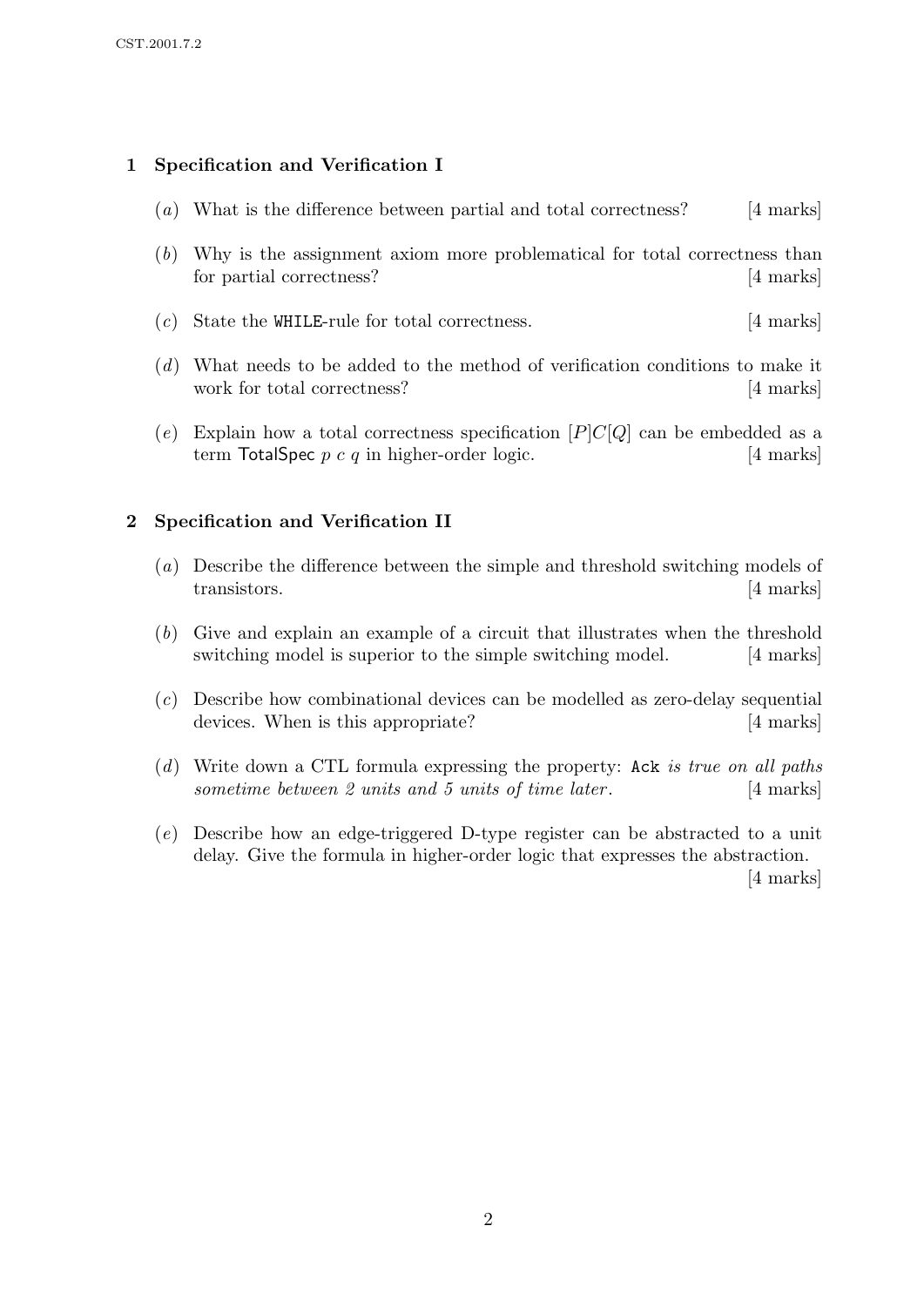## 3 Comparative Architectures

A processor is to be selected for use in a battery powered embedded device that will incorporate the functions of a mobile phone, Personal Digital Assistant (PDA), web browser, and audio/video player.

- (a) Discuss how the above requirements might influence the instruction set architecture, micro-architecture, and physical implementation of a processor suitable for the above device. [15 marks]
- (b) Describe how you would go about determining whether a candidate CPU would provide sufficient performance to implement fully the embedded device's specification. [5 marks]

## 4 Optimising Compilers

An expression is very busy at a program point n if, no matter what path is taken from n, some occurrence of the expression is always evaluated before any of the variables appearing in it are redefined. A transformation using Very Busy Expression (VBE) analysis is to evaluate the expression at  $n$  and store its value for later use.

- (a) Give dataflow equations for, and a pseudo-code algorithm to calculate, VBE for a program in flowgraph form. State whether your dataflow equations are forwards or backwards. Sketch the above transformation which exploits VBE in more detail. [11 marks]
- (b) Show how to calculate the call graph of a program, and explain the safety property your call graph should have. (You should relate the call graph you define to possible execution behaviour.) Detail how you handle procedurevalued variables, and state whether it is possible to improve on the technique you have chosen for such variables. [6 marks]
- (c) Argue how feasible it is to calculate the call graph for a Java program, considering carefully the case of inheritance and use of the final keyword.

[3 marks]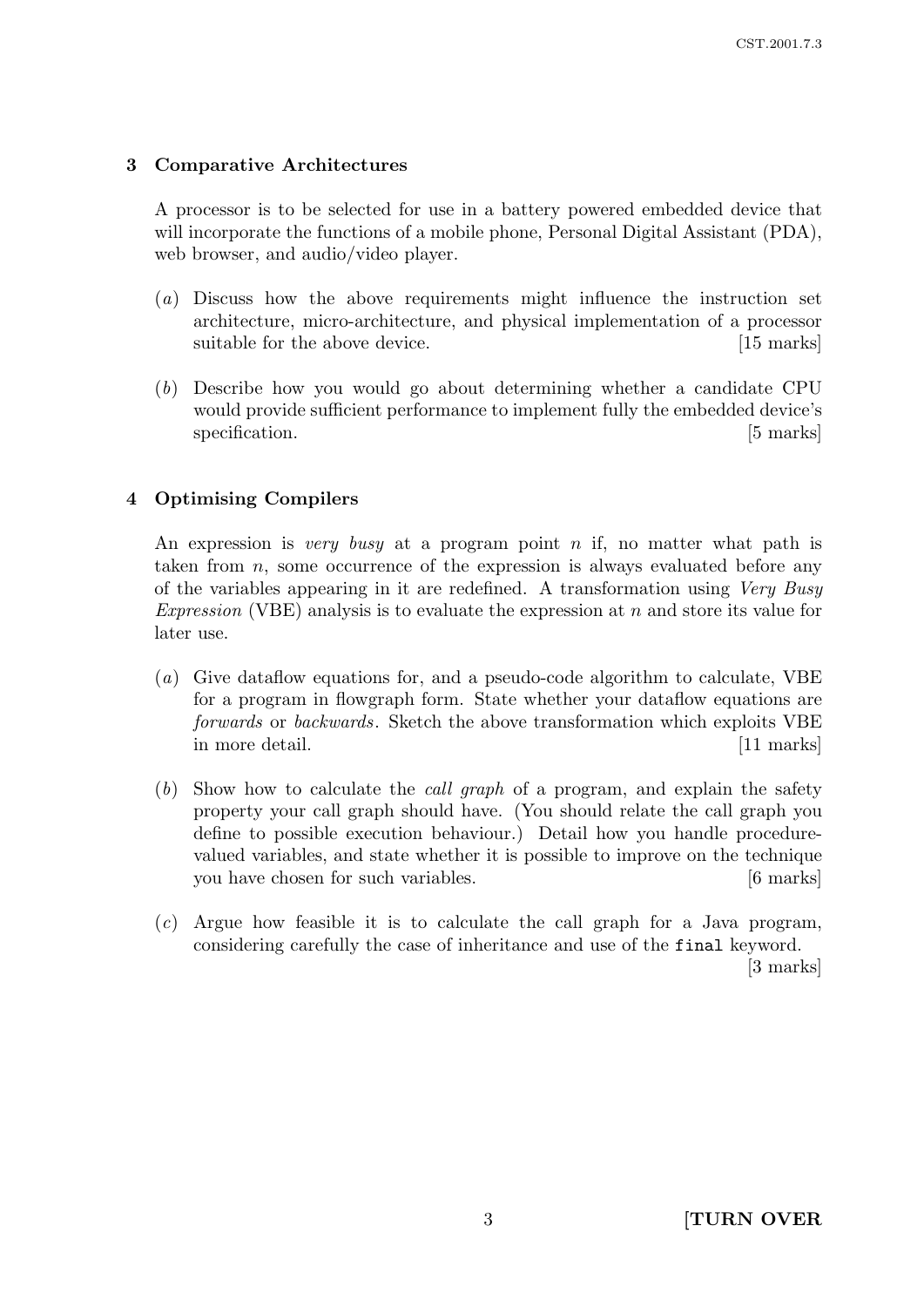## 5 E-Commerce

One of your customers complains about the delivery of goods that she claims she did not order.

- (a) What is needed to establish that a contract actually existed?  $[4 \text{ marks}]$
- (b) What other information is it useful to keep about your customers, and what could you use it for? [4 marks]
- (c) Describe some of the problems of anonymous payment schemes such as digital cash. Where might they be useful? [8 marks]
- (d) What recourse would the customer have if she had paid using such a system, and how would you detect whether such a complaint was fraudulent?

[4 marks]

#### 6 Security

You are developing a multi-user computer game, and wish to make it harder for players to cheat.

(a) Discuss the possible benefits of using

| $(i)$ encryption/authentication   | [4 marks] |
|-----------------------------------|-----------|
| $(ii)$ virus detection technology | [4 marks] |

- $(iii)$  intrusion detection techniques [4 marks]
- (b) What might be the advantages and disadvantages of issuing players with a smartcard and reader? [8 marks]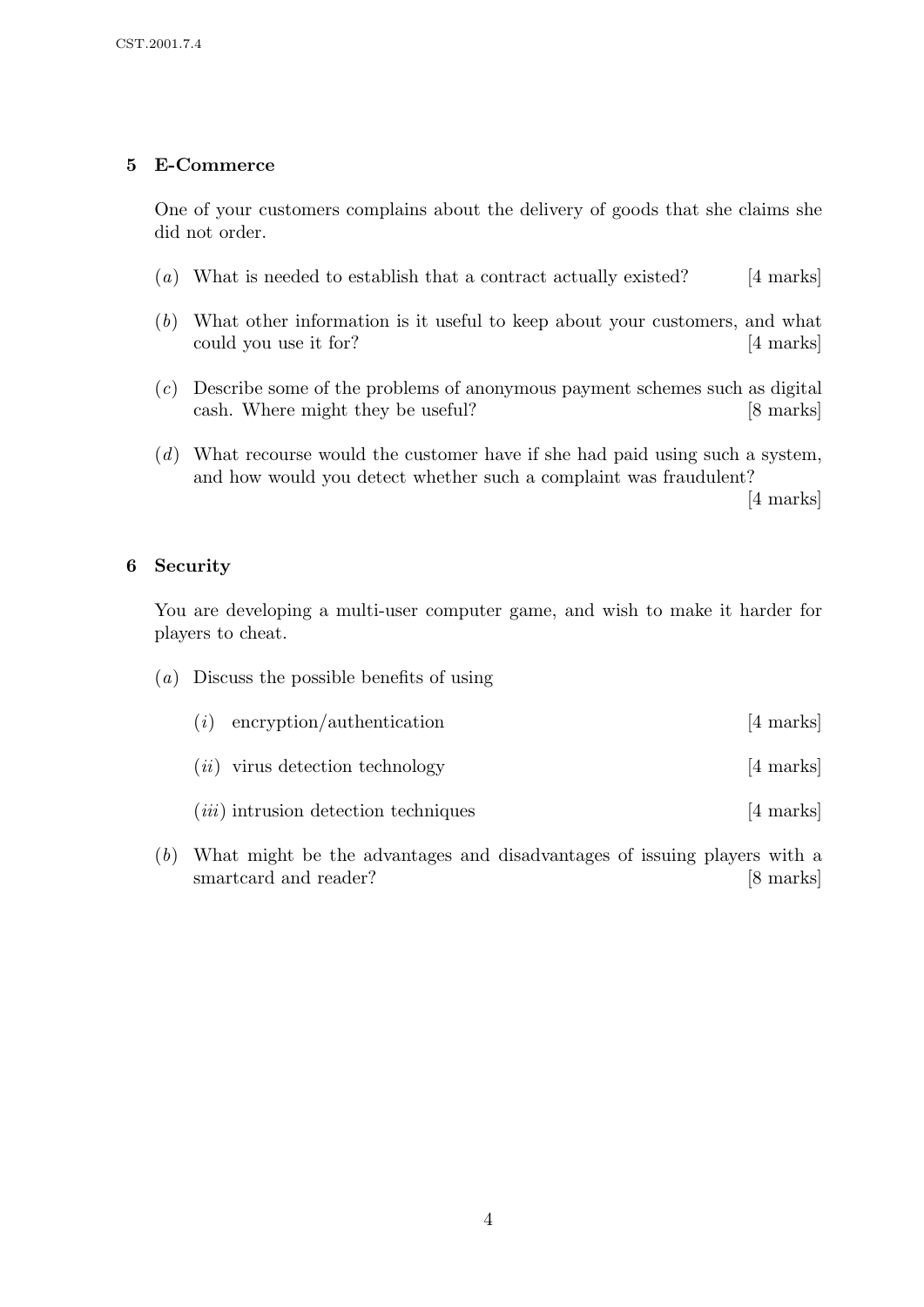#### 7 Neural Computing

- (a) (i) In a Hopfield neural network configured as an associative memory, with all of its weights trained and fixed, what three possible behaviours may occur over time in configuration space as the net continues to iterate in response to a given input? [3 marks]
	- $(ii)$  How many stable content-addressable memories would you expect a fully connected Hopfield network consisting of 100 neurons to be capable of storing? [1 mark]
	- (*iii*) What property of those memory patterns would make it most probable that you could successfully train the network to store the maximum number, and why? [3 marks]
- (b) Explain how five independent dimensions of visual processing are multiplexed together into the three available spatial dimensions of neural tissue, by the structure of the cubic millimetre hypercolumns in the brain's visual cortex.

[5 marks]

- (c) The retina is often regarded as an image capture device; but it has about 100 million input sensors (photoreceptors) yet only 1 million output fibres (optic nerve axons). What are some implications of this 100-to-1 ratio of input channels to output channels? [4 marks]
- (d) Provide some quantitative evidence and arguments supporting the proposition that: "Connectivity is the basic computational principle in the brain".

[4 marks]

#### 8 Computer Systems Modelling

- (a) What criteria would you consider when selecting between a model based on queueing theory and one based on simulation? When might you use both approaches? [5 marks]
- (b) Describe the structure of a discrete event simulator. What is the principal data structure involved? [5 marks]
- (c) A queueing network is characterised by a set of *visit counts*,  $V_i$ , and *per-visit* service requirements,  $S_i$ , for each of N devices. Derive upper bounds on the system throughput  $(i)$  when the load is very low and  $(ii)$  as the load tends to infinity. [5 marks]
- (d) In what situations may the bounds be particularly imprecise? What can be done to construct tighter bounds for the system throughput? [5 marks]

5 [TURN OVER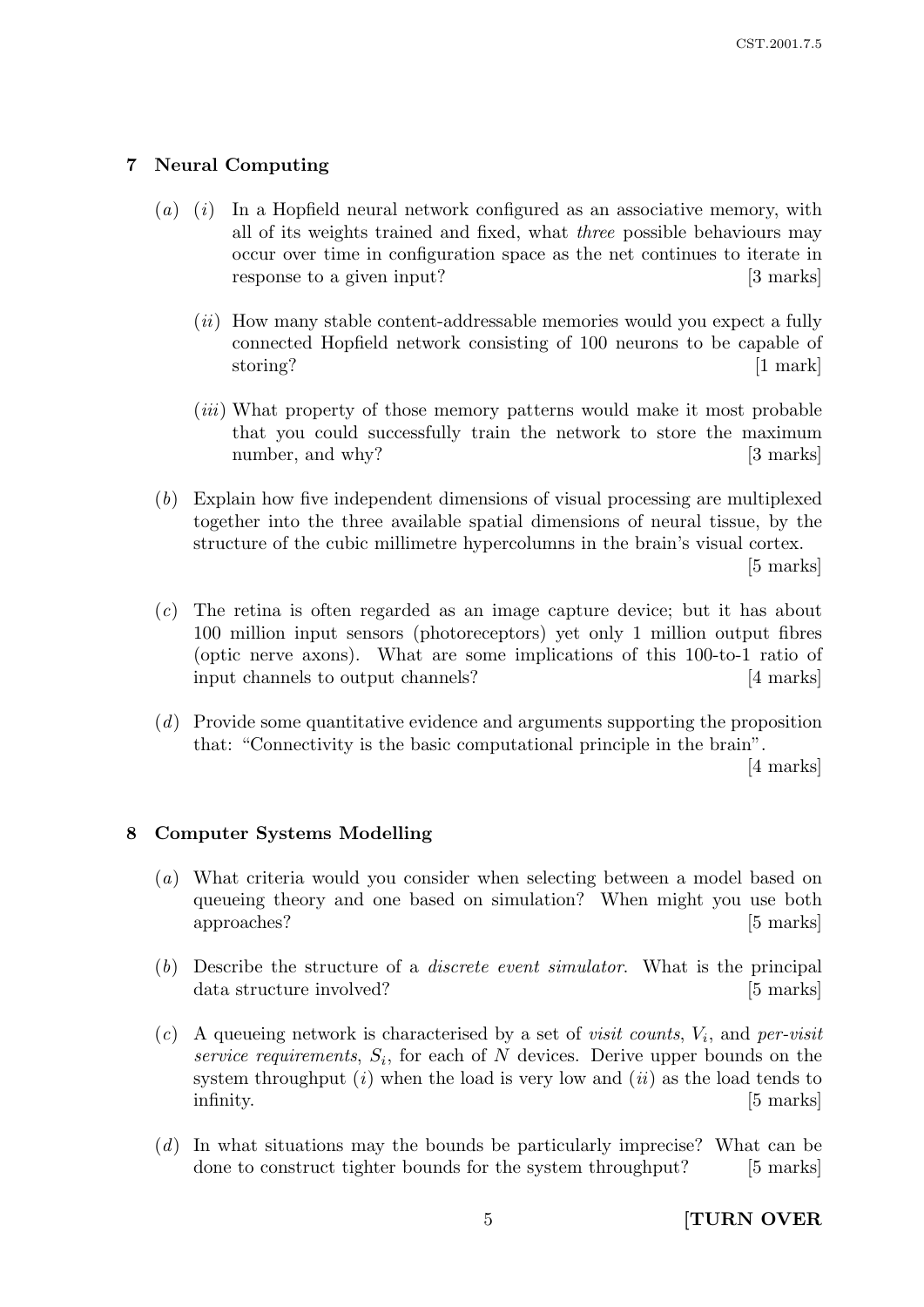## 9 Advanced Graphics and HCI

- (a) The marching squares algorithm is a two-dimensional version of marching cubes – where you generate line segments in 2D rather than triangles in 3D. It could be used, for example, where you have a regular grid of height values and want to draw contours of constant height. Sketch an implementation of this two-dimensional marching squares algorithm. [6 marks]
- $(b)$  (i) Show how to find the first intersection between a ray and a finite-length, open-ended cone, centred at the origin, aligned along the  $x$ -axis, for which both ends of the finite-length are on the positive  $x$ -axis (i.e.  $0 < x_{min} < x_{max}$ ). [6 marks]
	- (*ii*) Extend this to cope with a closed cone (i.e. the same cone, but with end caps). Take care to consider any special cases. [5 marks]
	- (iii) Extend this further to give the normal vector at the intersection point. [3 marks]

## 10 Advanced Graphics and HCI

- (a) Name two interaction devices or techniques already in widespread use at the time the mouse was developed. How was the mouse related to each of them? Describe two ways in which the mouse has influenced usability evaluation theories. [6 marks]
- (b) Using two Cognitive Dimensions of Notations as examples, describe how each could influence some design decision involved in the user interface of a presentation software product (Microsoft PowerPoint is an example of presentation software). [4 marks]
- (c) Describe a simple model of human cognition, at the level of functions such as "long term memory". How do the evaluation methods of KLM, GOMS, Cognitive Walkthrough, and Heuristic Evaluation relate to this model?

[10 marks]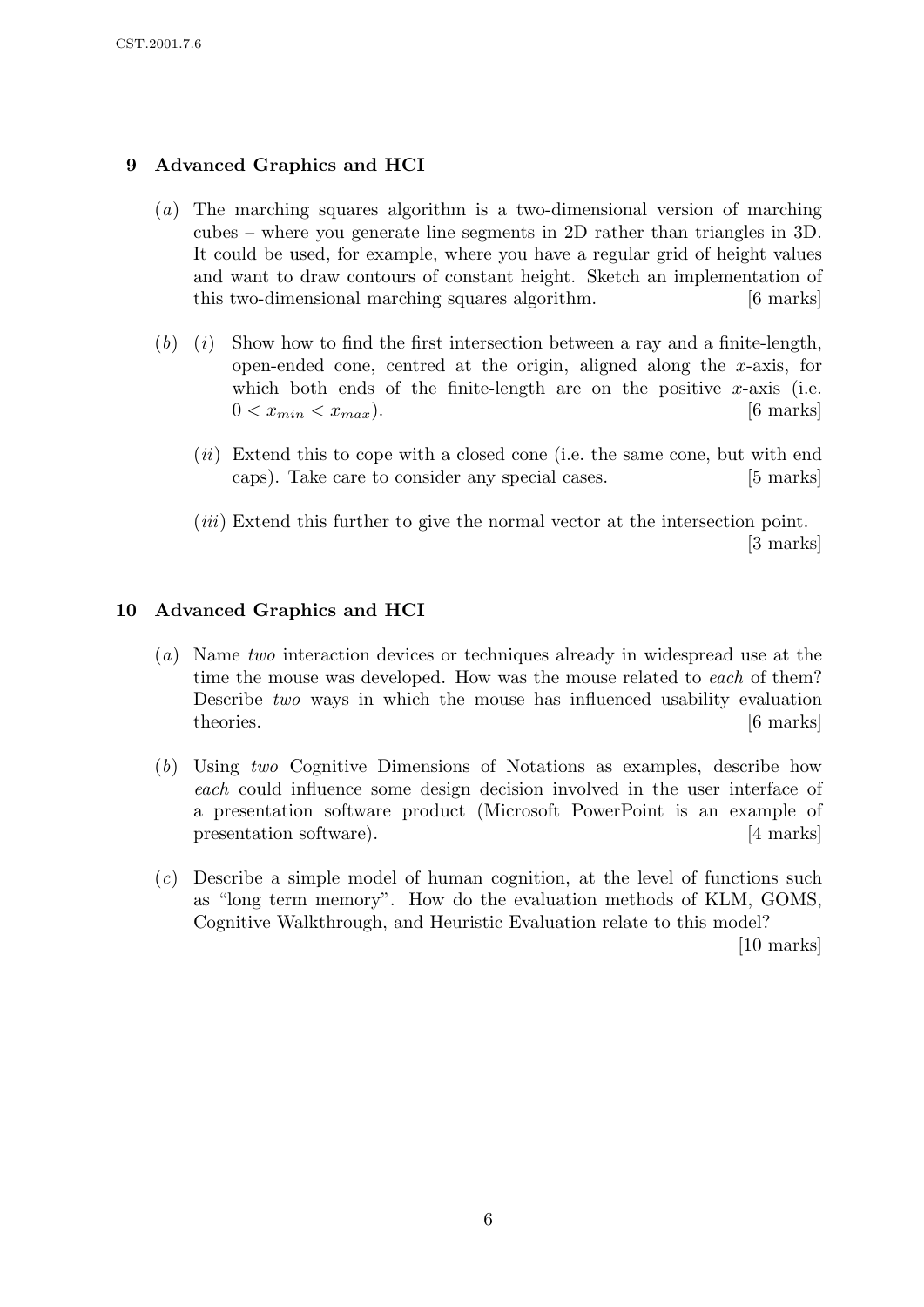### 11 Natural Language Processing

Define two of the following four types of ambiguity, giving examples. For each of these two types, describe one possible technique for resolving such ambiguities.

- (a) Anaphoric coreference ambiguity.
- (b) Speech act identification ambiguity.
- (c) Part-of-speech assignment ambiguity.
- (d) Prepositional phrase attachment ambiguity.

[10 marks each]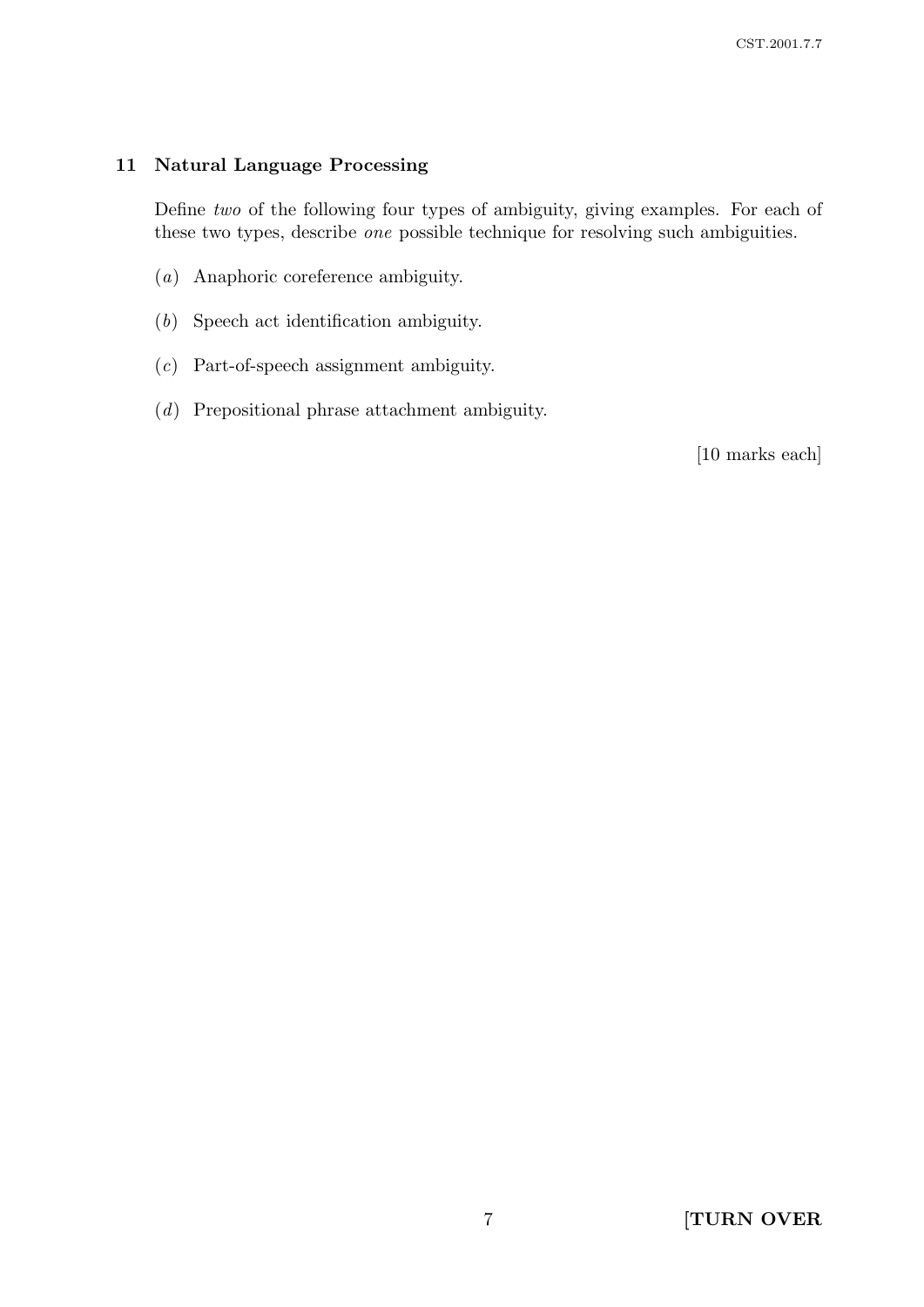### 12 Information Theory and Coding

(a) Consider n different discrete random variables, named  $X_1, X_2, \ldots, X_n$ , each of which has entropy  $H(X_i)$ .

Suppose that random variable  $X_j$  has the smallest entropy, and that random variable  $X_k$  has the largest entropy.

- (i) What is the upper bound on the joint entropy  $H(X_1, X_2, ..., X_n)$  of all these random variables? [2 marks] these random variables?
- $(iii)$  Under what condition will this upper bound be reached? [2 marks]
- (*iii*) What is the lower bound on the joint entropy  $H(X_1, X_2, \ldots, X_n)$  of all these random variables? [2 marks]
- $(iv)$  Under what condition will this lower bound be reached? [2 marks]
- (b) (i) Define the Kolmogorov algorithmic complexity K of a string of data. [2 marks]
	- $(ii)$  What relationship is to be expected between the Kolmogorov complexity K and the Shannon entropy  $H$  for a given set of data? [2 marks]
	- (*iii*) Give a reasonable estimate of the Kolmogorov complexity  $K$  of a fractal, and explain why it is reasonable. [2 marks]
- $(c)$  The signal-to-noise ratio SNR of a continuous communication channel might be different in different parts of its frequency range. For example, the noise might be predominantly high frequency hiss, or low frequency rumble. Explain how the information capacity  $C$  of a noisy continuous communication channel, whose available bandwidth spans from frequency  $\omega_1$  to  $\omega_2$ , may be defined in terms of its signal-to-noise ratio as a function of frequency,  $SNR(\omega)$ . Define the bit rate for such a channel's information capacity,  $C$ , in bits/second, in terms of the  $SNR(\omega)$  function of frequency.

[Note: This question asks you to generalise beyond the material lectured.]

[6 marks]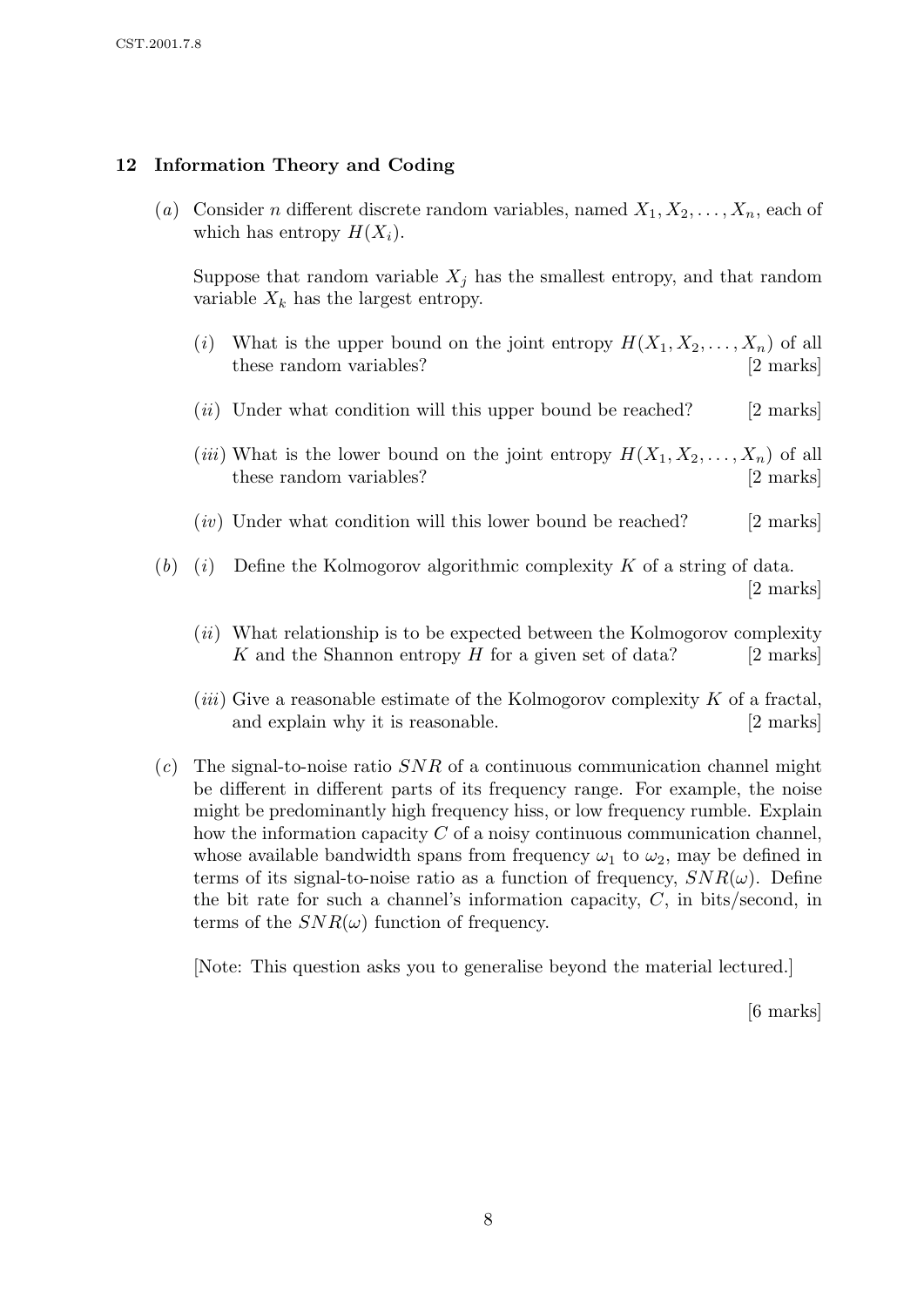#### 13 Types

(a) What does it mean to say that an ML type scheme  $\sigma$  generalises an ML type τ? Writing  $\sigma \succ \tau$  for this relation and defining

$$
\begin{aligned}\n\sigma_1 &= \forall \{\alpha, \beta\} (\alpha \to \beta) & \sigma_2 &= \forall \{\alpha\} (\alpha \to \beta) \\
\tau_1 &= (\alpha \to \beta) \to \alpha & \tau_2 &= (\beta \to \alpha) \to \beta\n\end{aligned}
$$

say whether or not  $\sigma_i \succ \tau_j$  holds for each of the four possibilities. [5 marks]

(b) Give the axioms and rules for inductively generating ML typing judgements of the form

$$
\Gamma \vdash M : \tau
$$

where  $\Gamma = (\Gamma_{\text{tv}}, \Gamma_{\text{ta}})$  with  $\Gamma_{\text{tv}}$  a finite set of type variables,  $\Gamma_{\text{ta}}$  a finite function mapping some variables to type schemes whose free type variables are in  $\Gamma_{\text{tv}}$ , and  $\tau$  is a type whose type variables are in  $\Gamma_{\text{tv}}$ . You may restrict attention to expressions M involving variables, boolean values, conditionals, function abstraction and application, and let-expressions. [8 marks]

(c) Explain why the expressions  $\text{let } x = M \text{ in } M'$  and  $(\lambda x (M'))M$  can have different typing properties in the ML type system even though their evaluation behaviour is the same; illustrate your answer by taking M to be  $\lambda y(y)$  and  $M'$  to be  $x x$ . [7 marks]

#### 14 Additional Topics

- (a) Briefly describe a technology which can generate containment location information (e.g. room). [4 marks]
- (b) Briefly describe a technology which can generate co-ordinate location information (e.g. latitude/longitude). [4 marks]
- (c) For each technology state how accurate the location information is likely to be both in terms of precision and erroneous readings. [6 marks]
- (d) For each technology give one application and discuss how the precision affects the end-user. [6 marks]